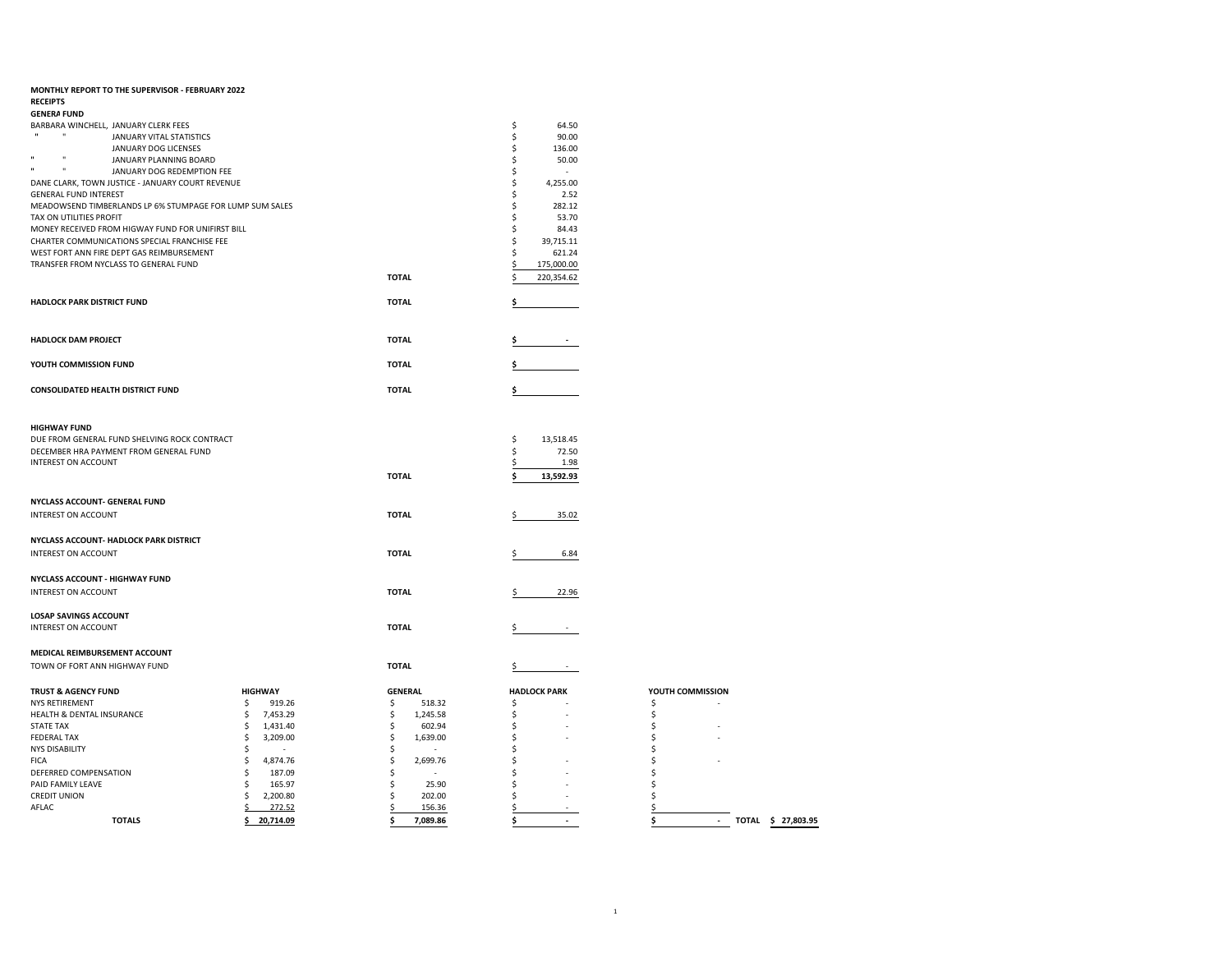| GENERAL FUND                                               |              |    |                | <b>HIGHWAY TOWN WIDE</b>       |    |              |
|------------------------------------------------------------|--------------|----|----------------|--------------------------------|----|--------------|
| STATE COMPTROLLER - STATE SHARE OF JUSTICE COURT REVENUE - |              | \$ | 3,715.00       | ABSTRACT                       | \$ | 22,029.11    |
| PAYROLL                                                    |              | \$ | 17,916.10      | HEALTH INSURANCE               | \$ | 7,110.33     |
| HEALTH INSURANCE                                           |              | \$ | 2,350.82       | TRANSFER TO NYCLASS            | \$ | 1,000,000.00 |
| TOWN SHARE FICA                                            |              | \$ | 1,349.88       | PAYROLL                        | Ŝ  | 32,476.76    |
| TOWN BOARD EXPENSE                                         |              | \$ | 97.97          | <b>TOWN SHARE FICA</b>         | \$ | 2,437.38     |
| SUPERVISORS EXPENSE                                        |              | Ŝ. | 784.71         | <b>GENERAL FUND</b>            | Ś  | 84.43        |
| CENTRAL COMMUNICATIONS                                     |              | \$ | 318.81         | <b>TOTAL</b>                   | \$ | 1,064,138.01 |
| ATTORNEY EXPENSE                                           |              | \$ | 1,317.50       |                                |    |              |
| JUSTICE COURT EXPENSE                                      |              | Ś  | 180.00         | HIGHWAY (DB)                   |    |              |
| TOWN CLERK EXPENSE                                         |              | \$ | 105.93         | ABSTRACT                       | \$ | 208.79       |
| <b>GENERAL FUND TO NYCLASS</b>                             |              |    | \$1,000,000.00 | <b>TOTAL</b>                   | \$ | 1,064,346.80 |
| <b>CENTRAL PRINTINGS</b>                                   |              | Ŝ. | 99.98          | <b>TRUST &amp; AGENCY FUND</b> |    |              |
| PLANNING BOARD EXPENSE                                     |              | \$ | 670.30         | AFLAC                          | \$ | 428.88       |
| ASSESSOR CONTRACTUAL                                       |              | \$ | 70.06          | <b>CREDIT UNION</b>            | \$ | 2,402.80     |
| FORT ANN RESCUE SQUAD                                      |              | S  | 65,000.00      | RETIREMENT                     | \$ | 1,437.58     |
| PILOT KNOB VOLUNEER FIRE DEPARTMENT                        |              | \$ | 88,200.00      | HEALTH INSURANCE               | \$ | 12,302.08    |
| FUEL MANAGEMENT                                            |              | \$ | 188.09         | NYS DEFERRED COMP              | Ś  | 187.09       |
| SUPERINTENDENT OF HIGHWAYS                                 |              | \$ | 744.51         | <b>DISABILITY</b>              | Ś  |              |
| DOG CONTROL                                                |              | \$ | 315.00         | <b>FEDERAL TAX</b>             |    | 4,848.00     |
| TOWN OF FA HIGHWAY DUE TO OTHER FUNDS                      |              | \$ | 13,518.45      |                                | \$ | 21,606.43    |
| TOWN OF HIGHWAY FUND DUE FOR DECEMBER HRA                  |              | \$ | 72.50          |                                |    |              |
| SAFETY INSPECTION                                          |              | \$ | 49.71          |                                |    |              |
| <b>HISTORIAN</b>                                           |              | Ś  | 500.00         |                                |    |              |
| TRAFFIC CONTROL                                            |              | S  | ٠              |                                |    |              |
| <b>STREET LIGHTS</b>                                       |              | \$ | 284.43         |                                |    |              |
| FORT ANN VOLUNTEER FIRE DEPARTMENT                         |              | Ś  | 199,390.00     |                                |    |              |
|                                                            |              |    |                |                                |    |              |
| DISABILITY INSURANCE                                       |              |    |                |                                |    |              |
| <b>BUILDINGS EXPENSE</b>                                   |              |    | 11,354.73      |                                |    |              |
|                                                            |              |    | \$1,408,594.48 |                                |    |              |
| <b>HADLOCK PARK DISTRICT</b>                               |              |    |                |                                |    |              |
| PAYROLL                                                    |              | Ś  |                |                                |    |              |
| TOWN SHARE FICA                                            |              |    |                |                                |    |              |
| <b>BOND INTEREST PAYMENT</b>                               | <b>TOTAL</b> |    | 196,215.63     |                                |    |              |
| YOUTH COMMISSION FUND                                      |              |    |                |                                |    |              |
|                                                            |              |    |                |                                |    |              |
| <b>ABSTRACT</b>                                            | <b>TOTAL</b> |    |                |                                |    |              |
|                                                            |              |    |                |                                |    |              |
| <b>HADLOCK DAM PROJECT</b>                                 | <b>TOTAL</b> |    |                |                                |    |              |
|                                                            |              |    |                |                                |    |              |
| <b>CONSOLIDATED HEALTH</b>                                 | <b>TOTAL</b> |    |                |                                |    |              |
| NYCLASS ACCOUNT - GENERAL FUND                             |              |    |                |                                |    |              |
|                                                            |              |    |                |                                |    |              |
| TRANSFER FROM GENERAL FUND                                 | <b>TOTAL</b> | Ş  |                |                                |    |              |
|                                                            |              |    |                |                                |    |              |
| NYCLASS ACCOUNT-HADLOCK PARK DISTRICT                      |              |    |                |                                |    |              |
| TRANSFER TO HADLOCK PARK CHECKING                          | <b>TOTAL</b> |    |                |                                |    |              |
|                                                            |              |    |                |                                |    |              |
| NYCLASS ACCOUNT - HIGHWAY FUND                             |              |    |                |                                |    |              |
| TRANSFER TO HIGHWAY CHECKING ACCOUNT                       | <b>TOTAL</b> |    |                |                                |    |              |
|                                                            |              |    |                |                                |    |              |
| <b>LOSAP SAVINGS ACCOUNT</b>                               |              |    |                |                                |    |              |
| TOWN OF FORT ANN GENERAL FUND DUE FROM OTHER FUNDS         | <b>TOTAL</b> | \$ |                |                                |    |              |
|                                                            |              |    |                |                                |    |              |
| MEDICAL REIMBURSEMENT ACCOUNT                              |              |    |                |                                |    |              |
| AC TRANSFER TO CDPHP SETTLEMENTS                           | <b>TOTAL</b> | \$ | 1,985.40       |                                |    |              |

| <b>DISBURSEMENTS</b>                                       |                  |                                |                  |
|------------------------------------------------------------|------------------|--------------------------------|------------------|
| <b>GENERAL FUND</b>                                        |                  | <b>HIGHWAY TOWN WIDE</b>       |                  |
| STATE COMPTROLLER - STATE SHARE OF JUSTICE COURT REVENUE - | 3,715.00         | ABSTRACT                       | 22,029.11        |
| PAYROLL                                                    | 17.916.10        | <b>HEALTH INSURANCE</b>        | 7,110.33         |
| <b>HEALTH INSURANCE</b>                                    | 2,350.82         | <b>TRANSFER TO NYCLASS</b>     | 1,000,000.00     |
| TOWN SHARE FICA                                            | 1.349.88         | PAYROLL                        | 32,476.76        |
| TOWN BOARD EXPENSE                                         | 97.97            | <b>TOWN SHARE FICA</b>         | 2,437.38         |
| <b>SUPERVISORS EXPENSE</b>                                 | 784.71           | <b>GENERAL FUND</b>            | 84.43            |
| CENTRAL COMMUNICATIONS                                     | 318.81           | <b>TOTAL</b>                   | 1,064,138.01     |
| ATTORNEY EXPENSE                                           | 1,317.50         |                                |                  |
| JUSTICE COURT EXPENSE                                      | 180.00           | HIGHWAY (DB)                   |                  |
| TOWN CLERK EXPENSE                                         | 105.93           | <b>ABSTRACT</b>                | 208.79           |
| <b>GENERAL FUND TO NYCLASS</b>                             | \$1,000,000.00   | <b>TOTAL</b>                   | 1,064,346.80     |
| <b>CENTRAL PRINTINGS</b>                                   | 99.98            | <b>TRUST &amp; AGENCY FUND</b> |                  |
| PLANNING BOARD EXPENSE                                     | 670.30           | AFLAC                          | 428.88           |
| ASSESSOR CONTRACTUAL                                       | 70.06            | <b>CREDIT UNION</b>            | 2,402.80         |
| FORT ANN RESCUE SQUAD                                      | 65,000.00        | <b>RETIREMENT</b>              | 1,437.58         |
| PILOT KNOB VOLUNEER FIRE DEPARTMENT                        | 88,200.00        | <b>HEALTH INSURANCE</b>        | 12,302.08        |
| <b>FUEL MANAGEMENT</b>                                     | 188.09           | NYS DEFERRED COMP              | 187.09           |
| SUPERINTENDENT OF HIGHWAYS                                 | 744.51           | <b>DISABILITY</b>              |                  |
| <b>DOG CONTROL</b>                                         | 315.00           | <b>FEDERAL TAX</b>             | 4,848.00         |
| TOMALOE EA HIGHMAY DUE TO OTHER EUNIDE                     | <b>10 E10 AE</b> |                                | <b>31 COC 43</b> |